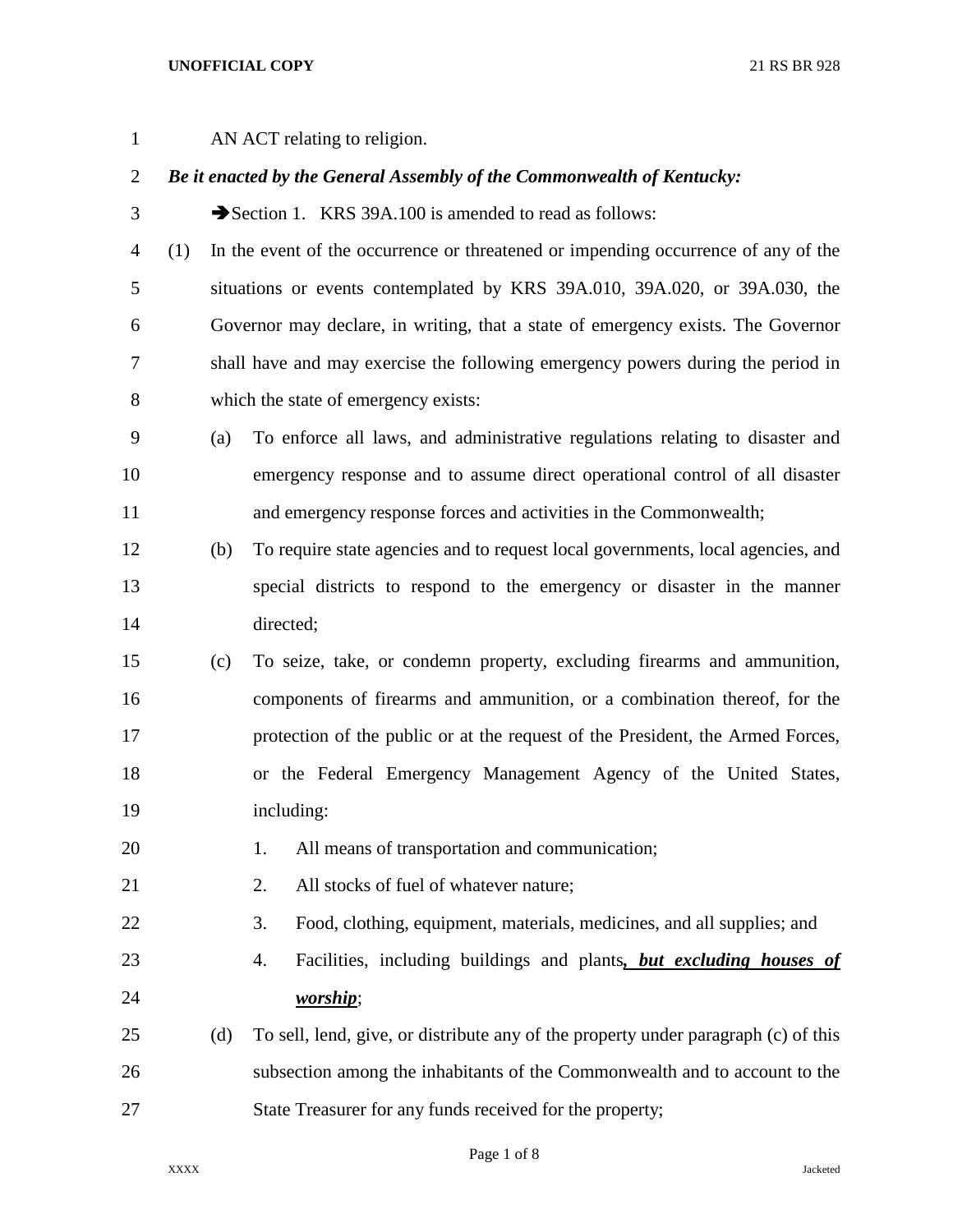- 
- (e) To make compensation for the property seized, taken, or condemned under paragraph (c) of this subsection;
- (f) To exclude all nonessential, unauthorized, disruptive, or otherwise uncooperative personnel from the scene of the emergency, and to command those persons or groups assembled at the scene to disperse. A person who refuses to leave an area in which a written order of evacuation has been issued in accordance with a written declaration of emergency or a disaster may be forcibly removed to a place of safety or shelter, or may, if this is resisted, be arrested by a peace officer. Forcible removal or arrest shall not be exercised as options until all reasonable efforts for voluntary compliance have been exhausted;

(g) To declare curfews and establish their limits;

- (h) To prohibit or limit the sale or consumption of goods, excluding firearms and ammunition, components of firearms and ammunition, or a combination 15 thereof, or commodities for the duration of the emergency;
- (i) To grant emergency authority to pharmacists pursuant to KRS 315.500, for the 17 duration of the emergency;
- (j) Except as prohibited by this section or other law, to perform and exercise other functions, powers, and duties deemed necessary to promote and secure the safety and protection of the civilian population;
- (k) To request any assistance from agencies of the United States as necessary and appropriate to meet the needs of the people of the Commonwealth; and
- (l) Upon the recommendation of the Secretary of State, to declare by executive order a different time, place, or manner for holding elections in an election area for which a state of emergency has been declared for part or all of the election area. The election shall be held within thirty-five (35) days from the date of the suspended or delayed election. The State Board of Elections shall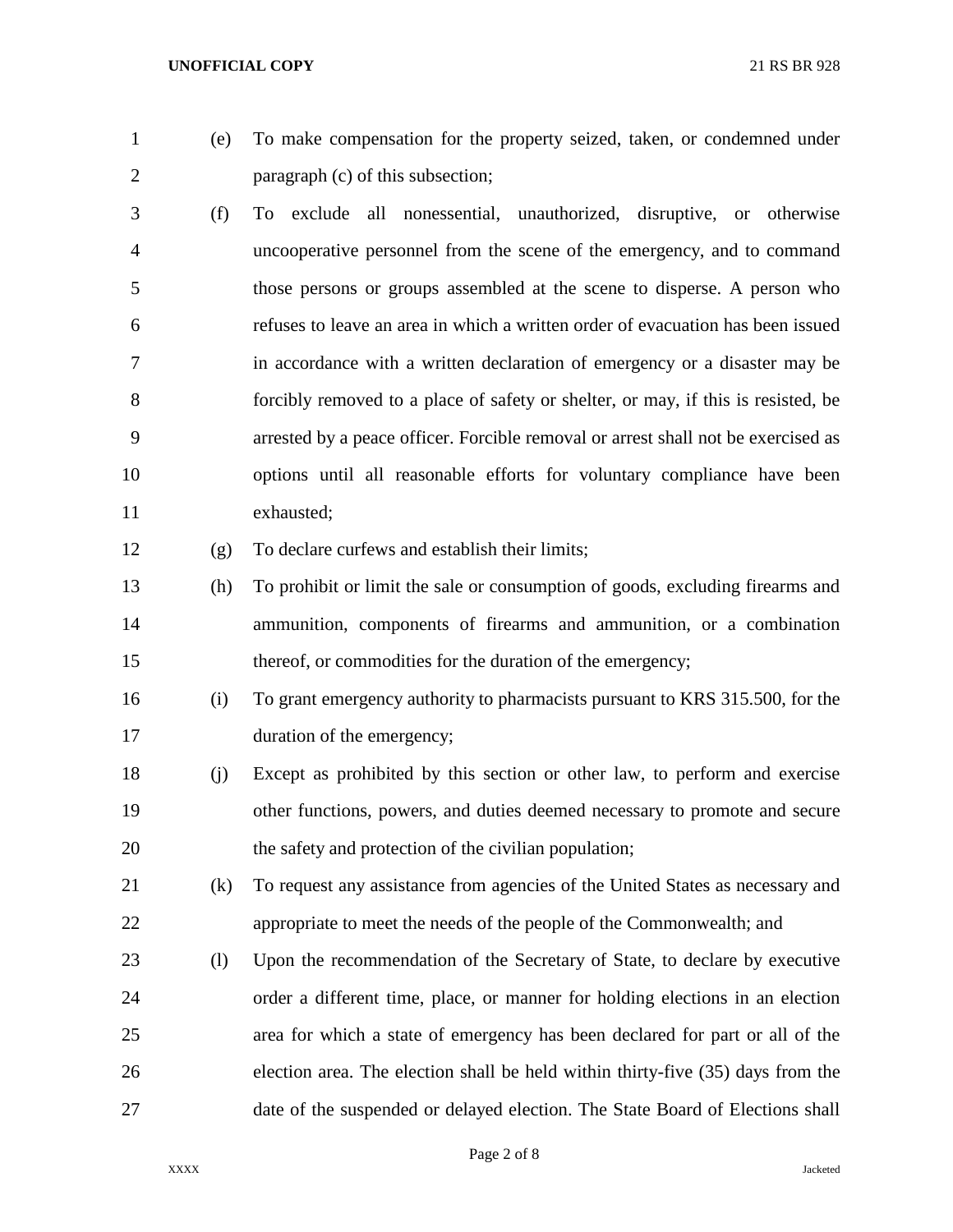establish procedures for election officials to follow. Any procedures established under this paragraph shall be subject to the approval of the Secretary of State and the Governor by respective executive orders.

 (2) In the event of the occurrence or threatened or impending occurrence of any of the situations or events contemplated by KRS 39A.010, 39A.020, or 39A.030, which in the judgment of a local chief executive officer is of such severity or complexity as to require the exercise of extraordinary emergency measures, the county judge/executive of a county other than an urban-county government, or mayor of a city or urban-county government, or chief executive of other local governments or their designees as provided by ordinance of the affected county, city, or urban- county may declare in writing that a state of emergency exists, and thereafter, subject to any orders of the Governor, shall have and may exercise for the period as the state of emergency exists or continues, the following emergency powers:

 (a) To enforce all laws and administrative regulations relating to disaster and emergency response and to direct all local disaster and emergency response forces and operations in the affected county, city, urban-county, or charter county;

 (b) To exclude all nonessential, unauthorized, disruptive, or uncooperative personnel from the scene of the emergency, and to command persons or groups of persons at the scene to disperse. A person who refuses to leave an area in which a written order of evacuation has been issued in accordance with a written declaration of emergency or a disaster may be forcibly removed to a place of safety or shelter, or may, if this is resisted, be arrested by a peace officer. Forcible removal or arrest shall not be exercised as options until all reasonable efforts for voluntary compliance have been exhausted;

(c) To declare curfews and establish their limits;

(d) To order immediate purchase or rental of, contract for, or otherwise procure,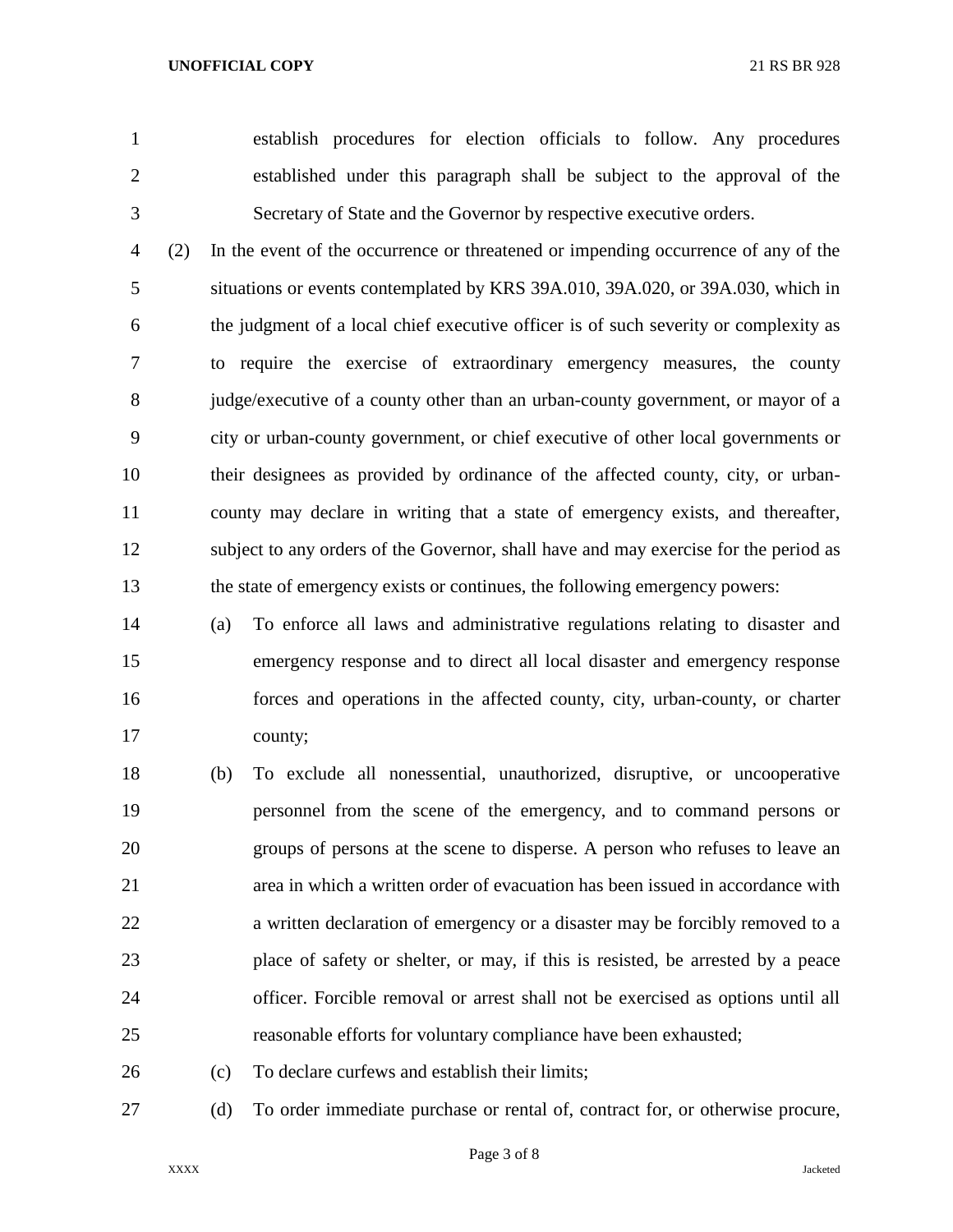| 1              |     |           | without regard to procurement codes or budget requirements, the goods and           |
|----------------|-----|-----------|-------------------------------------------------------------------------------------|
| $\overline{2}$ |     |           | services essential for protection of public health and safety or to maintain or to  |
| 3              |     |           | restore essential public services; and                                              |
| 4              |     | (e)       | To request emergency assistance from any local government or special district       |
| 5              |     |           | and, through the Governor, to request emergency assistance from any state           |
| 6              |     |           | agency and to initiate requests for federal assistance as are necessary for         |
| $\overline{7}$ |     |           | protection of public health and safety or for continuation of essential public      |
| 8              |     | services. |                                                                                     |
| 9              | (3) |           | Nothing in this section shall be construed to allow any governmental entity to      |
| 10             |     |           | impose additional restrictions on the lawful possession, transfer, sale, transport, |
| 11             |     |           | carrying, storage, display, or use of firearms and ammunition or components of      |
| 12             |     |           | firearms and ammunition.                                                            |
| 13             | (4) | (a)       | A governmental entity shall not prohibit a religious organization from              |
| 14             |     |           | operating or engaging in religious services during a declared emergency to          |
| 15             |     |           | the same or greater extent that other organizations or businesses that              |
| 16             |     |           | provide essential services necessary and vital to the health and welfare of         |
| 17             |     |           | the public are permitted to operate.                                                |
| 18             |     | (b)       | <b>Paragraph</b> (a) of this subsection shall not prohibit the Governor from        |
| 19             |     |           | requiring religious organizations to comply with neutral health, safety, or         |
| 20             |     |           | occupancy requirements that are applicable to all organizations and                 |
| 21             |     |           | businesses that provide essential services. However, no health, safety, or          |
| 22             |     |           | occupancy requirement may impose a substantial burden on a religious                |
| 23             |     |           | <u>organization or its services unless applying the burden to the religion or</u>   |
| 24             |     |           | <u>religious service in the particular instance is essential to further a</u>       |
| 25             |     |           | <u>compelling governmental interest and is the least-restrictive means of</u>       |
| 26             |     |           | <u>furthering that compelling governmental interest.</u>                            |
| 27             |     | (c)       | A governmental entity shall not take any discriminatory action against a            |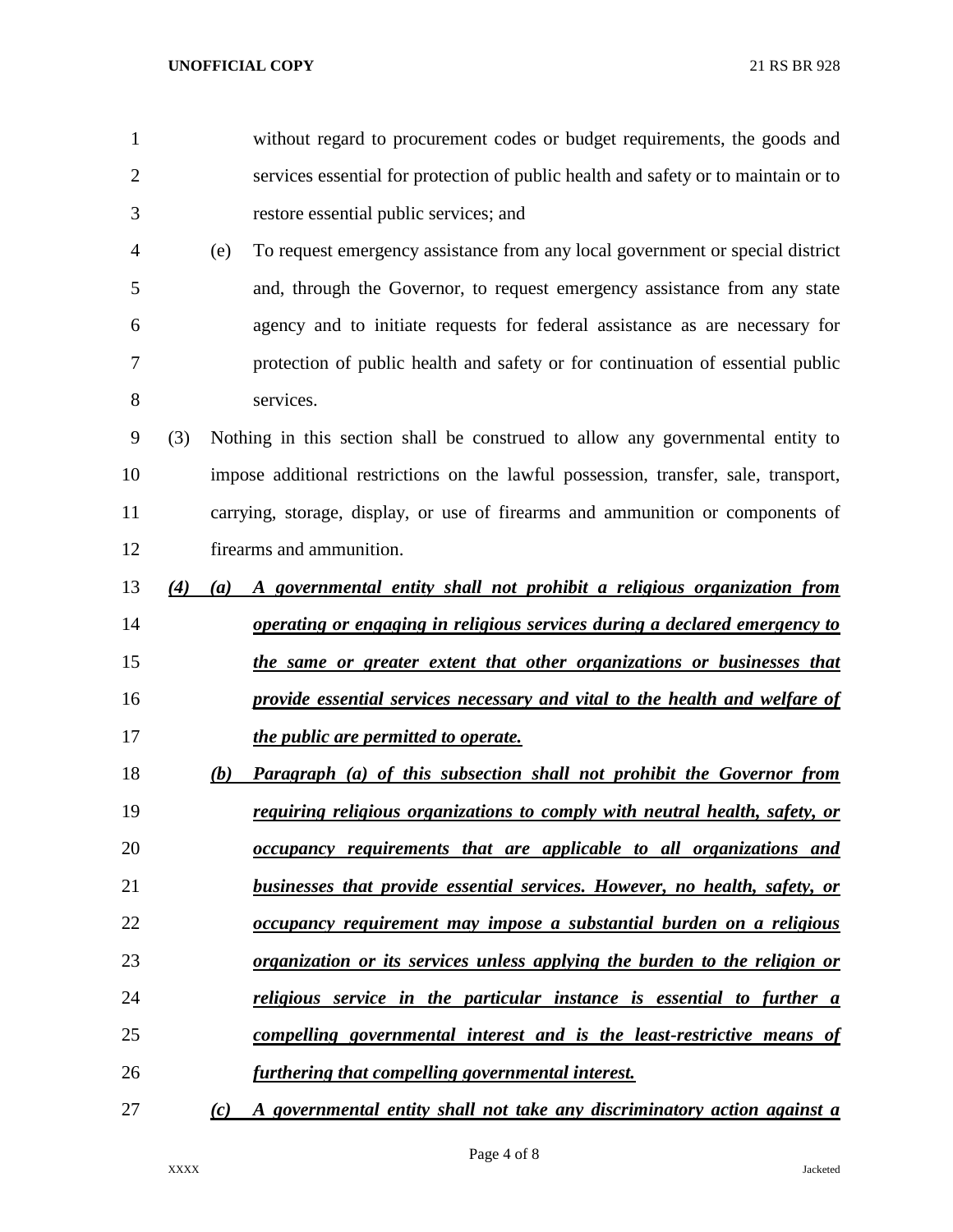| $\mathbf{1}$   |     |     | religious organization wholly or partially on the basis that such                     |
|----------------|-----|-----|---------------------------------------------------------------------------------------|
| $\overline{2}$ |     |     | <u>organization is religious, operates or seeks to operate during a state of</u>      |
| 3              |     |     | <u>emergency, or engages in the exercise of religion as protected under the</u>       |
| 4              |     |     | <b>First Amendment to the Constitution of the United States.</b>                      |
| 5              | (5) |     | As used in this section:                                                              |
| 6              |     | (a) | "Discriminatory action" means any action taken by a governmental entity               |
| 7              |     |     | <u>to:</u>                                                                            |
| 8              |     |     | Alter in any way the tax treatment of, cause any tax, penalty or<br>1.                |
| 9              |     |     | payment to be assessed against, or deny, delay, or otherwise make                     |
| 10             |     |     | <i><u><b>unavailable an exemption from taxation;</b></u></i>                          |
| 11             |     |     | Disallow, deny, or otherwise make unavailable a deduction for state<br>2.             |
| 12             |     |     | tax purposes of any charitable contribution made to or by a religious                 |
| 13             |     |     | <i>organization;</i>                                                                  |
| 14             |     |     | 3.<br><b>Impose, levy, or assess a monetary fine, fee, civil or criminal penalty,</b> |
| 15             |     |     | <u>damages award, or injunction; or</u>                                               |
| 16             |     |     | Withhold, reduce, exclude, terminate, materially alter the terms or<br>4.             |
| 17             |     |     | conditions of, or otherwise make unavailable or deny any:                             |
| 18             |     |     | State grant, contract, subcontract, cooperative agreement,<br>a.                      |
| 19             |     |     | guarantee, loan, scholarship, or other similar benefit from or to                     |
| 20             |     |     | <i><u>a religious organization;</u></i>                                               |
| 21             |     |     | <u>Entitlement or benefit under a state benefit program from or to a</u><br>b.        |
| 22             |     |     | religious organization; or                                                            |
| 23             |     |     | License, certification, accreditation, recognition, or other similar<br>с.            |
| 24             |     |     | <i>benefit, position, or status from or to any religious organization;</i>            |
| 25             |     | (b) | "Governmental entity" means:                                                          |
| 26             |     |     | <b>The Commonwealth or any of its political subdivisions;</b><br>1.                   |
| 27             |     |     | 2.<br>Any agency of the state described in KRS 12.020;                                |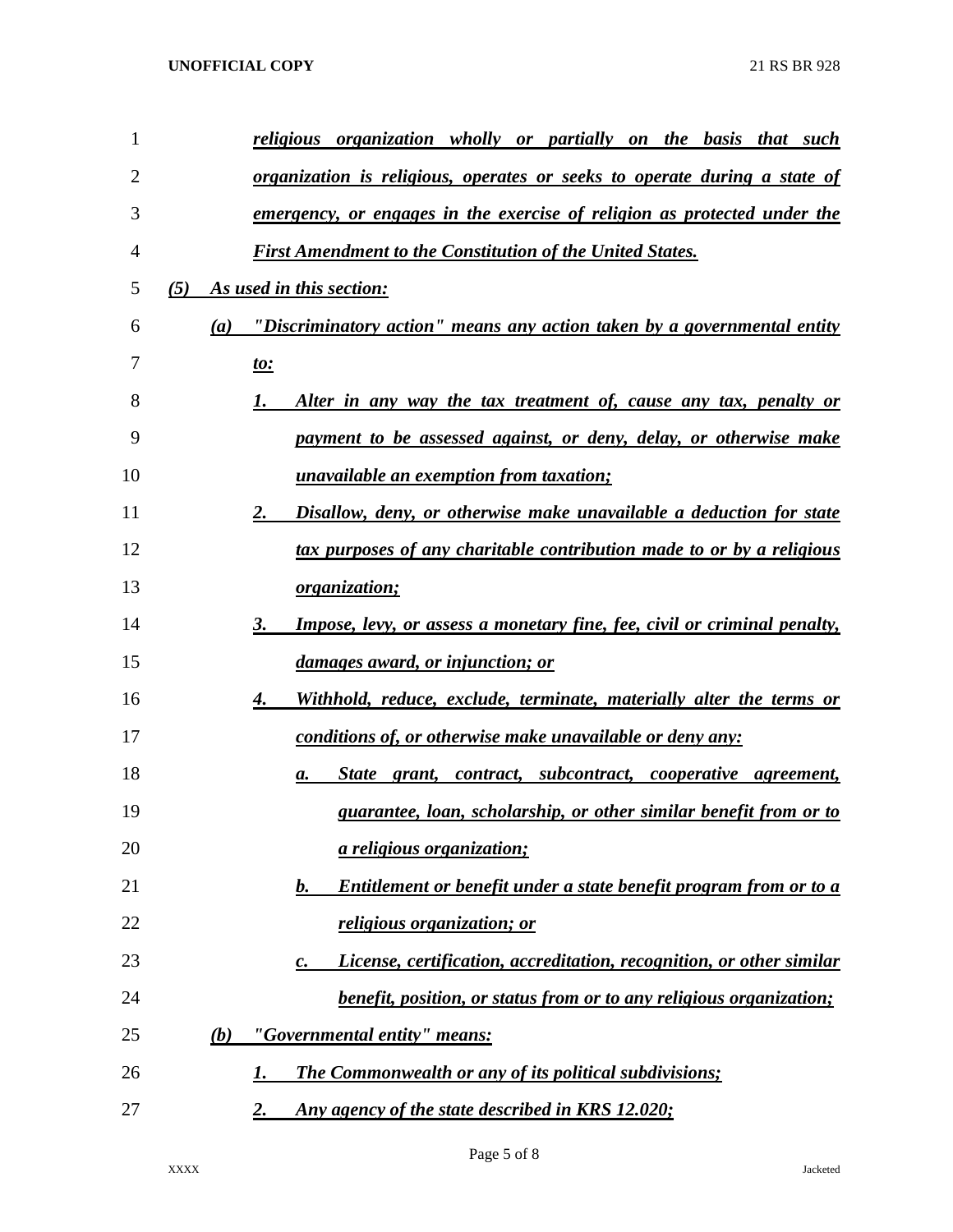| 1              |     | 3.<br><u>Any person acting under color of state law; and</u>                         |
|----------------|-----|--------------------------------------------------------------------------------------|
| $\overline{2}$ |     | Any private person suing under or attempting to enforce a law, rule,<br>4.           |
| 3              |     | or administrative regulation adopted by the state or any of its political            |
| 4              |     | subdivisions;                                                                        |
| 5              |     | "Religious organization" means:<br>(c)                                               |
| 6              |     | A house of worship, including churches, synagogues, shrines,<br>1.                   |
| 7              |     | mosques, and temples;                                                                |
| 8              |     | 2.<br>A religious group, corporation, association, educational institution,          |
| 9              |     | ministry, order, society, or similar entity, regardless of whether it is             |
| 10             |     | integrated or affiliated with a church or other house of worship; or                 |
| 11             |     | Any officer, owner, employee, manager, religious leader, clergy, or<br>3.            |
| 12             |     | minister of an entity or organization described in this paragraph; and               |
| 13             |     | "Religious services" means a meeting, gathering, or assembly of two (2) or<br>(d)    |
| 14             |     | more persons organized by a religious organization for the purpose of                |
| 15             |     | worship, teaching, training, providing educational services, conducting              |
| 16             |     | religious rituals, or other activities that are deemed necessary by the              |
| 17             |     | religious organization for the exercise of religion.                                 |
| 18             | (6) | A religious organization may assert a violation of this section as a claim against a |
| 19             |     | governmental entity in any judicial or administrative proceeding or as a defense     |
| 20             |     | in any judicial or administrative proceeding without regard to whether the           |
| 21             |     | proceeding is brought by or in the name of the governmental entity, any private      |
| 22             |     | person, or any other party. Sovereign, governmental, and qualified immunity are      |
| 23             |     | waived and abolished to the extent of liability created under this section. An       |
| 24             |     | action asserting a violation of this section may be commenced, and relief may be     |
| 25             |     | granted, without regard to whether the religious organization commencing the         |
| 26             |     | <u>action has sought or exhausted administrative remedies.</u>                       |
| 27             | (7) | Remedies available to a religious organization under this section against a          |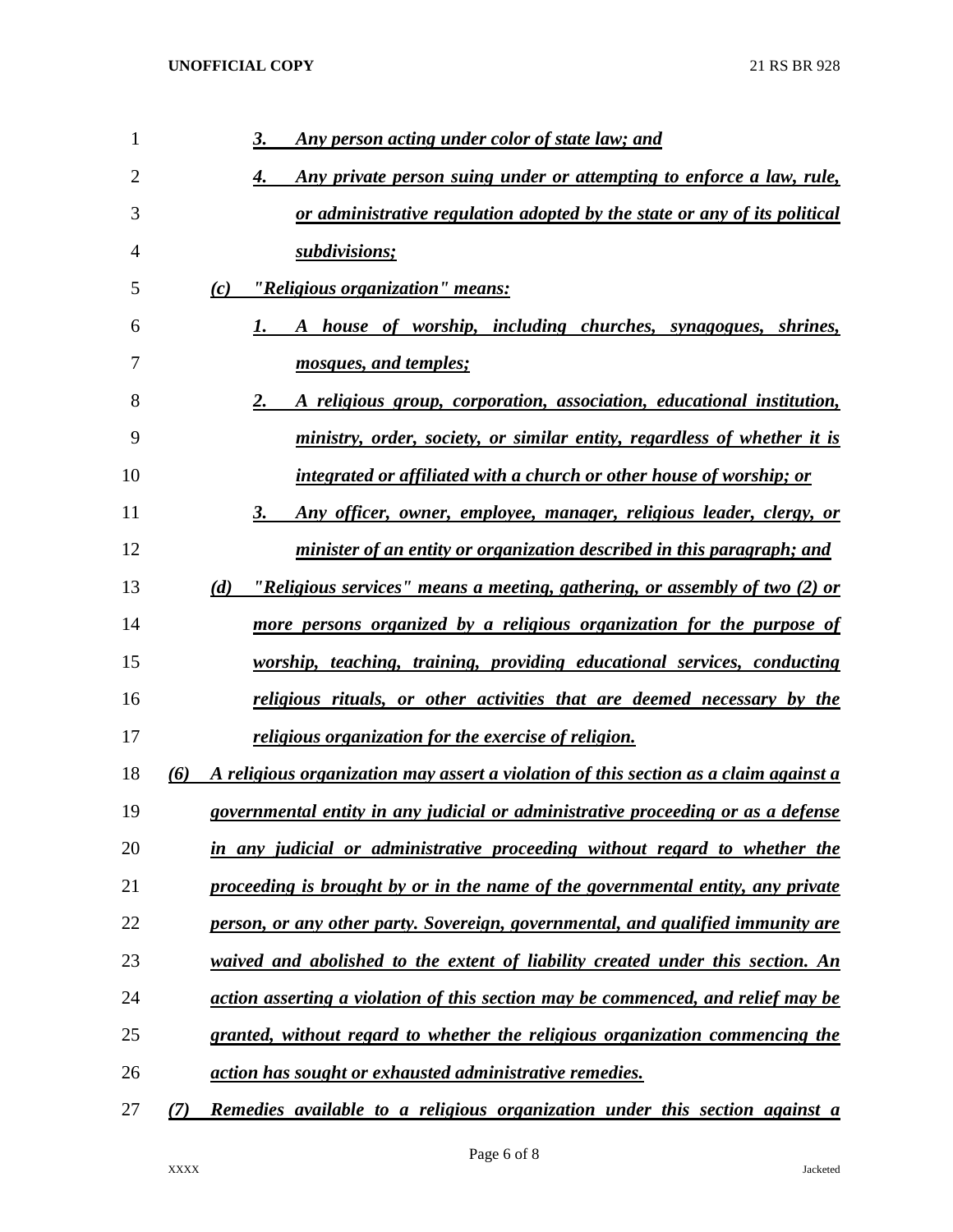| 1  |     | governmental entity include:                                                           |
|----|-----|----------------------------------------------------------------------------------------|
| 2  |     | Declaratory relief;<br>(a)                                                             |
| 3  |     | Injunctive relief to prevent or remedy a violation of this section or Section 1<br>(b) |
| 4  |     | of this Act or the effects of such violation;                                          |
| 5  |     | <b>Compensatory damages for pecuniary and non-pecuniary losses;</b><br>(c)             |
| 6  |     | (d)<br><b>Reasonable attorneys' fees and costs; and</b>                                |
| 7  |     | Any other appropriate relief.<br>(e)                                                   |
| 8  | (8) | Remedies available to a religious organization under this section against a person     |
| 9  |     | not acting under color of state law shall be limited to declaratory and injunctive     |
| 10 |     | relief.                                                                                |
| 11 | (9) | This section:                                                                          |
| 12 |     | Shall be construed in favor of a broad protection of free exercise of<br>(a)           |
| 13 |     | religion;                                                                              |
| 14 |     | Shall be in addition to the protections provided under state and federal laws<br>(b)   |
| 15 |     | and constitutions. Nothing in this section shall be construed to:                      |
| 16 |     | <u>Preempt or repeal any state law or local ordinance that is equally or</u><br>1.     |
| 17 |     | <u>more protective of free exercise of religion; or</u>                                |
| 18 |     | Narrow the meaning or application of any state law or local ordinance<br>2.            |
| 19 |     | protecting free exercise of religion; and                                              |
| 20 |     | Applies to, and in cases of conflict, supersedes:<br>(c)                               |
| 21 |     | <b>Each statute of the Commonwealth that infringes upon the free</b><br>1.             |
| 22 |     | exercise of religion protected by this section, unless a conflicting                   |
| 23 |     | statute is expressly made exempt from the application of this section;                 |
| 24 |     | <u>and</u>                                                                             |
| 25 |     | Any ordinance, rule, administrative regulation, order, opinion,<br>2.                  |
| 26 |     | decision, practice, or other exercise of a governmental entity's                       |
| 27 |     | <u>authority that infringes upon the free exercise of religion protected by</u>        |